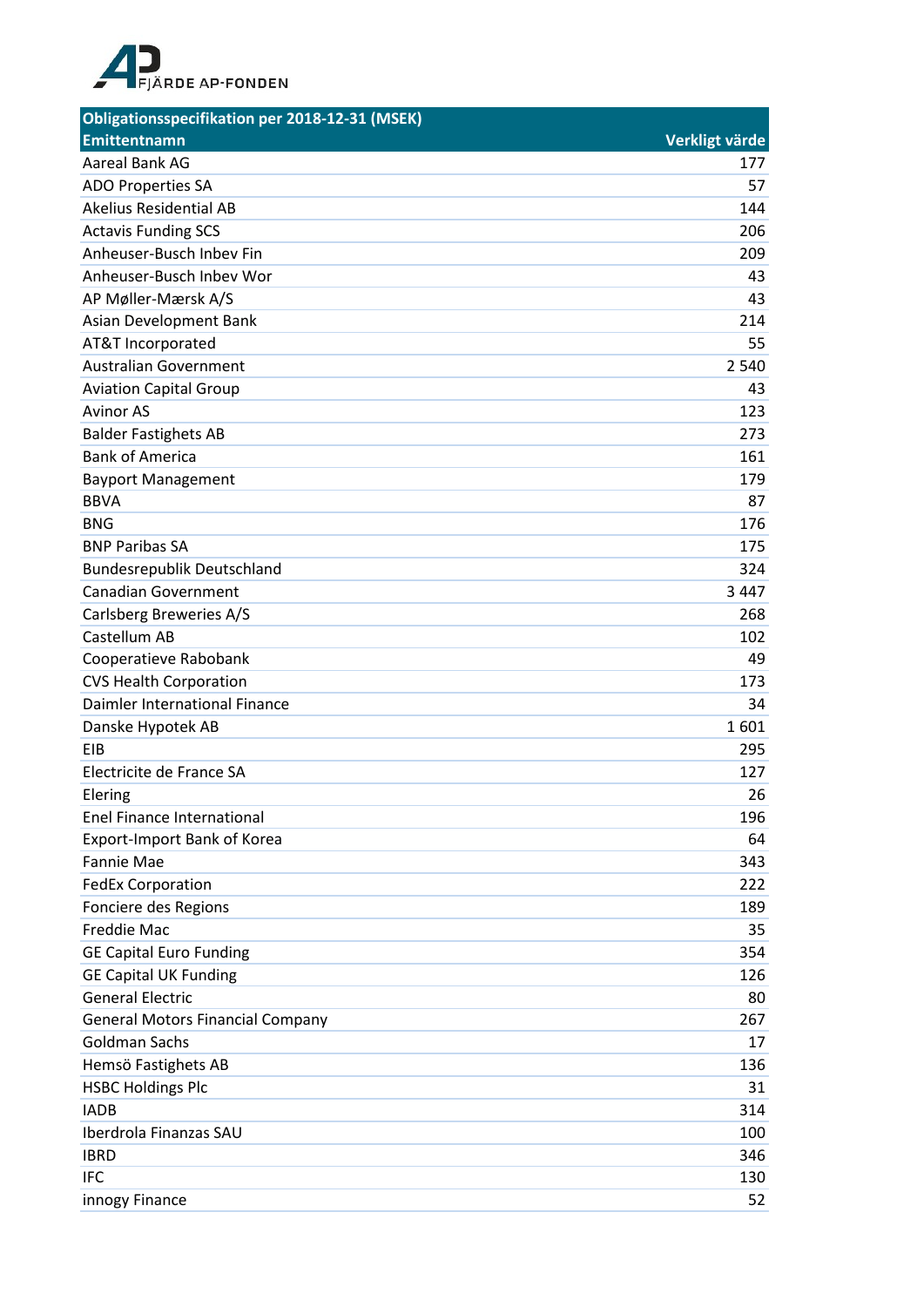

| Obligationsspecifikation per 2018-12-31 (MSEK) |                |
|------------------------------------------------|----------------|
| <b>Emittentnamn</b>                            | Verkligt värde |
| <b>Intel Corporation</b>                       | 179            |
| Intesa Sanpaolo S.p.A.                         | 132            |
| JPMorgan Chase & Co                            | 29             |
| <b>KfW</b>                                     | 309            |
| Kojamo Oyj                                     | 224            |
| Kommunalbanken AS                              | 187            |
| Korea Development Bank                         | 35             |
| Kraft Heinz Foods Company                      | 265            |
| Landshypotek Bank AB                           | 815            |
| Lear Corporation                               | 164            |
| LeasePlan Corporation                          | 145            |
| <b>Lincoln National Corporation</b>            | 13             |
| Lloyds Bank Plc                                | 74             |
| Lundbergföretagen AB                           | 50             |
| Länsförsäkringar Hypotek                       | 2 1 5 3        |
| <b>McDonald's Corporation</b>                  | 265            |
| Mitsubishi UFJ Financial Group                 | 18             |
| Mondelez International Inc                     | 222            |
| <b>Municipality Finance PLC</b>                | 214            |
| Nasdaq OMX Group                               | 43             |
| National Australia Bank                        | 37             |
| Nationwide Building Society                    | 23             |
| Neder Waterschapsbank                          | 305            |
| Nike Inc                                       | 34             |
| Norddeutsche Landesbank                        | 89             |
| Nordea Bank Abp                                | 227            |
| Nordea Hypotek AB                              | 7338           |
| <b>NVIDIA Corporation</b>                      | 251            |
| Ontario (Province Of)                          | 88             |
| OP Corporate Bank Plc                          | 69             |
| PepsiCo Incorporated                           | 23             |
| <b>Pernod Ricard</b>                           | 36             |
| QBE Insurance Group Ltd                        | 43             |
| <b>RCI Banque SA</b>                           | 149            |
| <b>Regency Centers LP</b>                      | 18             |
| Republic of Italy (Btps)                       | 14 3 19        |
| Salesforce.Com Inc                             | 267            |
| Santander UK Plc                               | 61             |
| Scania CV AB                                   | 113            |
| Siemens Financieringsmat                       | 173            |
| Skandinaviska Enskilda                         | 6 2 6 3        |
| Societe Generale London Branch                 | 223            |
| Solvay Finance America                         | 264            |
| Spanish Government                             | 1525           |
| Sparebank 1 Boligkreditt                       | 176            |
| Stadshypotek AB                                | 7821           |
| Swedbank Hypotek AB                            | 9984           |